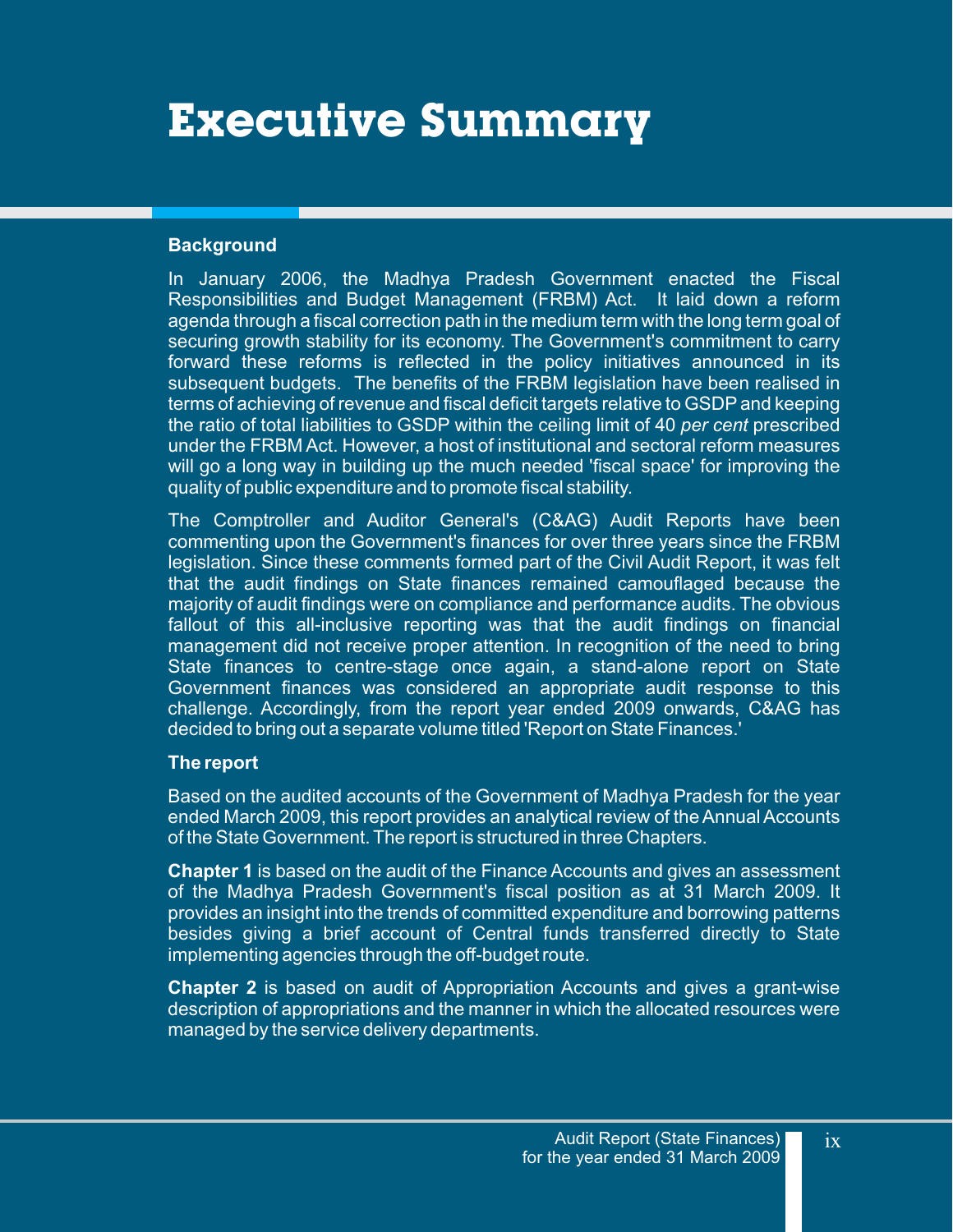**Chapter 3** is an inventory of the Madhya Pradesh Government's compliance with various reporting requirements and financial rules. The report also compiles the data collated from various government departments/organisations in support of the findings.

## **Audit findings and recommendations**

Management of fiscal imbalances and resource mobilisation: The fiscal position of the State viewed in terms of the key fiscal parameters – revenue, fiscal and primary deficit/surplus – indicated a declining trend in 2008-09 as the revenue surplus decreased and the primary surplus became primary deficit. Moreover, the fiscal deficit substantially increased relative to the previous year. Relative to GSDP there were no improvement in the State's own resources during the current year over the previous year.

Government investments and interest receipts on loans and advances: The average return on the investments made by the Government was 0.52 *per cent* during last three years while the Government paid an average interest rate of 7.61 *per cent* on its borrowings during 2006-09. Interest receipt as a percentage of outstanding loans and advances was meagre as against the interest percentage of payments to the outstanding fiscal liabilities of the State Government, resulting in a difference of 6.29 *per cent* between interest payments and interest receipts. The Government should invest in the high cost borrowings more judiciously to ensure better returns.

The increasing fiscal liabilities accompanied with negligible rates of return on Government investments and inadequate recovery of interest on loans and advances might put fiscal stress on the State in the medium to long run unless suitable measures are initiated to make the investments including loans and advances commercially viable; compress the Non Plan revenue expenditure (NPRE) and mobilize additional resources both through tax and non-tax sources in the ensuing years.

**Expenditure Management :** The expenditure pattern of the State revealed that the revenue expenditure as a percentage of the total expenditure continued to share a dominant proportion of total expenditure at 77 *per cent* during 2008-09, leaving less resources for expansion of services and creation of assets. The NPRE during the year remained significantly higher than the normative level assessed by the Twelfth Finance Commission (TFC). Further, three components (salary and wages expenditure, pension payments and interest payments) constituted about 69 *per cent* of the NPRE during the year. Decrease in the proportion of capital expenditure on social and economic services to the total expenditure and revenue expenditure on operation and maintenance of the existing social and economic services during the current year over previous year indicated decline in quality of services.